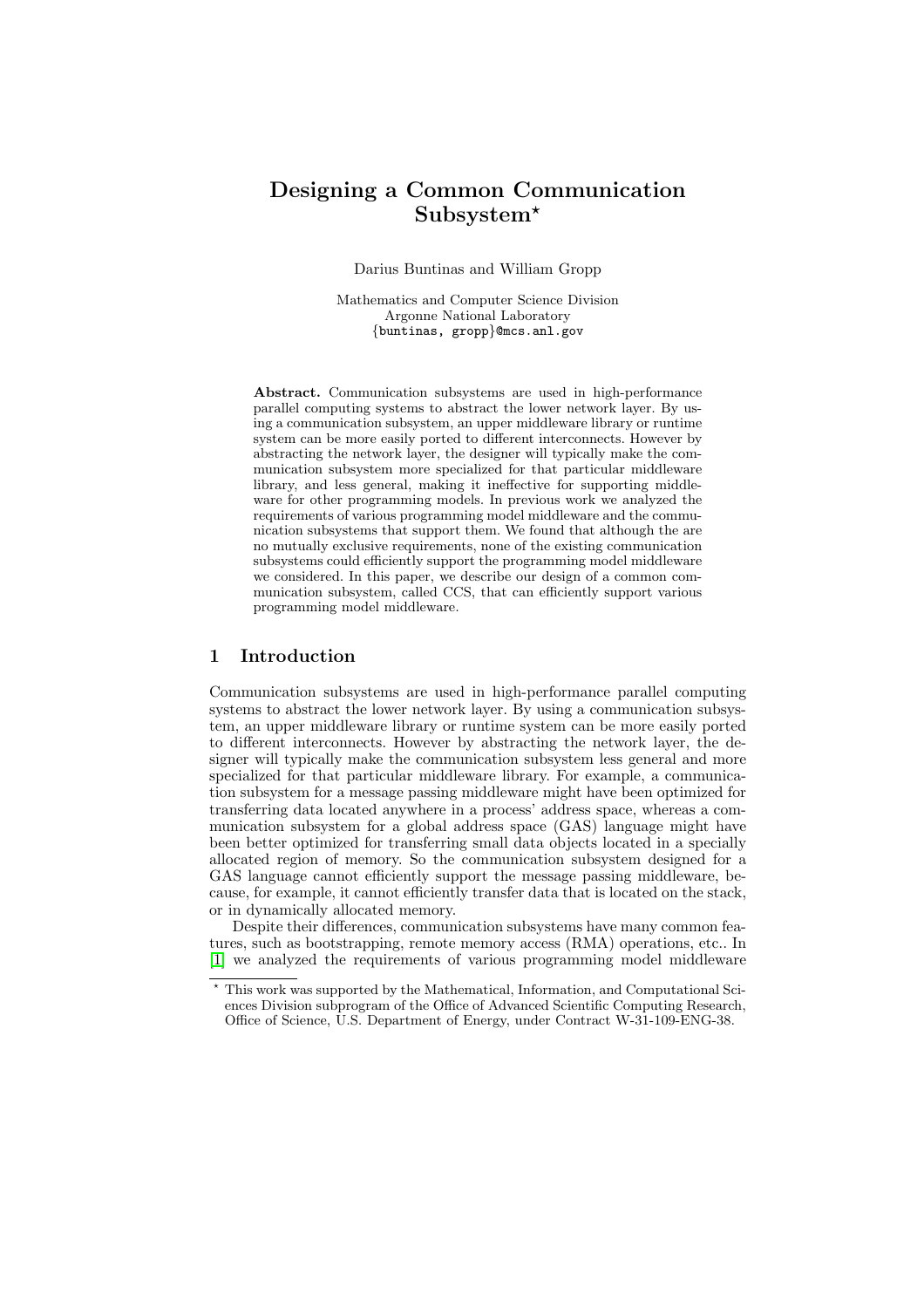and the communication subsystems that support them. We found that although the are no mutually exclusive requirements, none of the existing communication subsystems could efficiently support the programming model middleware we considered. In this paper, we describe our design of a common communication subsystem, called CCS, that can efficiently support various programming model middleware. We specifically targeted CCS to efficiently support the requirements of MPICH2 [\[2,3\]](#page-9-0), the Global Arrays (GA) toolkit, [\[4,5\]](#page-9-0) and the Berkeley UPC runtime [\[6,7\]](#page-9-0), however we believe that CCS is general enough to efficiently support any message passing, global address space or remote memory middleware.

The rest of this paper is organized as follows. In Section 2 we briefly describe the critical design issues necessary to support the various programming models. In Section [3](#page-3-0) we present our design for a common communication subsystem. In Section [4](#page-6-0) we show performance results from our preliminary implementation of CCS. Finally, we conclude and present future work in Section [5.](#page-8-0)

# 2 Design Issues for Communication Subsystems

In this section, we briefly describe the important issues for designing a common communication subsystem. These design issues are covered in more detail in [\[1\]](#page-9-0). We break up the design issues into required features and desired features. A required feature is a feature that if it is lacking in a communication subsystem, the communication subsystem would not be able to effectively support a particular programming model. Desired features are features which, when implementing a programming model on top of the communication subsystem, make the implementation simpler, or more efficient.

## 2.1 Required Features

Remote Memory Access Operations. RMA operations allow a process to transfer data between its local memory and the local memory of remote process without active participation of the remote process. RMA operations are important for global address space and remote memory programming models, as well as for message passing applications which have irregular communication patterns.

In order to allow better overlap of communication and computation, nonblocking RMA operations should be provided. A mechanism is then needed to check whether the operation has completed.

MPI-2 RMA support. In order to support MPI-2 [\[8\]](#page-9-0) active-mode RMA operations, the communication subsystem must be able to perform RMA operations between any memory location in the process' address space. In order to support passive-mode RMA operations, the communication subsystem need only be able to perform RMA operations on memory that has been dynamically allocated using a special allocation function.

GAS language and remote memory model support. GAS language and remote memory model runtime systems need to be able to perform concurrent conflicting RMA operations to the same memory region. Similarly, they require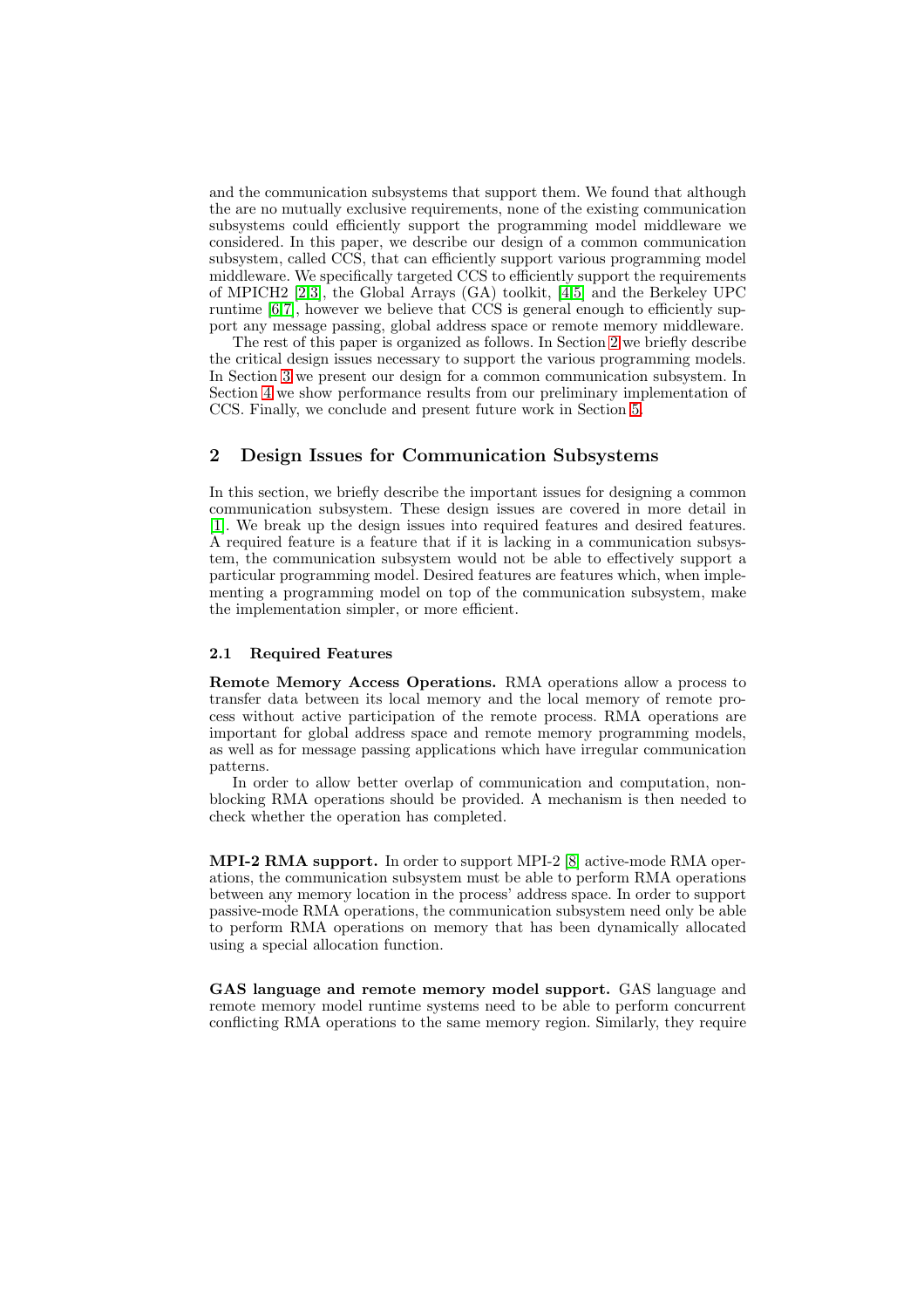the ability to perform local load/store operations concurrently with RMA operations, possibly to the same memory location. While the result of such conflicting operations may be undefined, the communication subsystem must not consider it an error to perform them. RMA operations also must be very lightweight, since typical RMA operations in these programming models are single word operations.

Efficient Transfer of Large MPI Two-Sided Messages. MPI and other message passing interfaces provide two-sided message passing, where the sending process specifies the source buffer, and the receiving process specifies the destination buffer. Typically, in message passing middleware, large data is transfered using a rendezvous protocol, where one process sends the address of its buffer to the other process, so that one process has the location of both the source and destination buffers. Once one process has the location of both buffers, it can use RMA operations to transfer the data. In MPI, the source and destination buffers can be located anywhere in the process' address space. In order to support transferring large two-sided messages in this way, the communication subsystem must be able to perform RMA operations on any memory location in the process' address space.

#### 2.2 Desired Features

Active Messages. Active messages [\[9\]](#page-9-0) allow the sender to specify a handler function which is executed at the receiver when the message is received. This function can be used, for example, to match an incoming message with a preposted receive in MPI, or perform an accumulate operation in Global Arrays.

In order to support multiple middleware libraries at the same time, it is necessary to keep active messages from one middleware library from interfering with another middleware library. This can be done by ensuring that each library can uniquely specify its own handlers.

In-Order Message Delivery. In-order message delivery is a requirement for many message passing programming models. If the communication subsystem provides this feature, the middleware doesn't have to deal with re-ordering messages. However, in other programming models, such as GAS languages, message ordering is not required, and in some cases performance can be improved by reordering or coalescing messages. A common communication subsystem should be able to provide FIFO ordering when it is required, and allow messages to be re-ordered otherwise.

Noncontiguous Data. Programming model instances such as MPI and Global Arrays have operations for specifying the transfer of non-contiguous data. Furthermore, modern interconnects, such as InfiniBand (IBA) [\[10\]](#page-9-0), support noncontiguous data transfer. So a common communication subsystem needs support the transfer of non-contiguous data in order to take advantage of such functionality.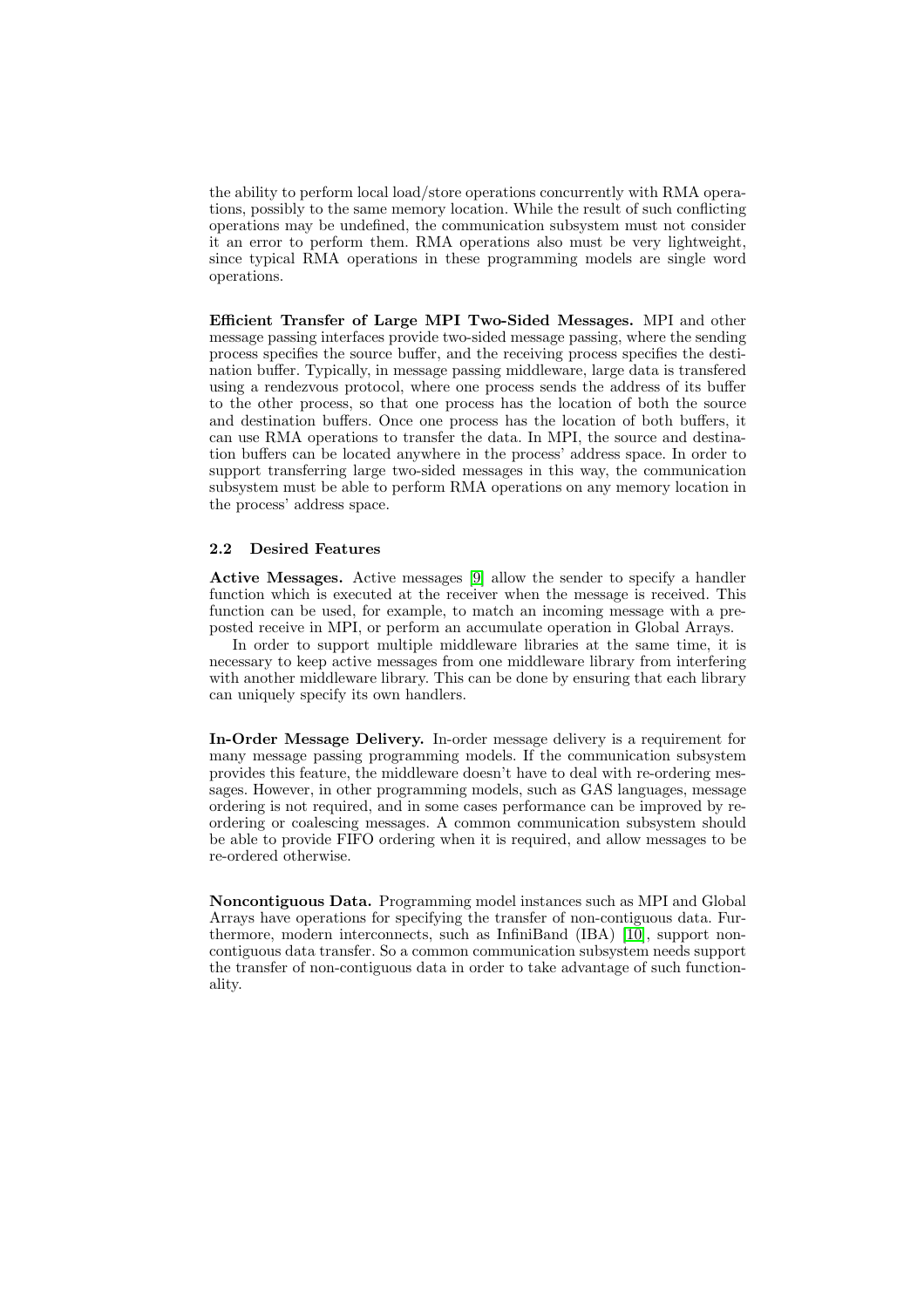Table 1. Feature summary of the communication subsystems.

<span id="page-3-0"></span>

## 2.3 Feature Support by Current Communication Subsystems

In [\[1\]](#page-9-0) we examined several communication subsystems, and evaluated how well each addresses the features described above. Table 1 summarizes the results. We evaluated ARMCI [\[11\]](#page-9-0), GASNet [\[12\]](#page-9-0), LAPI [\[13\]](#page-9-0), Portals [\[14\]](#page-9-0) and MPI-2 [\[8\]](#page-9-0) as communication subsystems. We can see from this table that none of the communication subsystems we studied supports all of the features necessary for message passing, remote memory, and GAS language programming models. In the next section we will describe the design of our proposed common communication subsystem.

# 3 Proposed Communication Subsystem

In this section we describe our design for a common communication subsystem, called CCS, which addresses the issues identified in the previous section. The CCS communication subsystem is based on non-blocking RMA operations, with active messages used to provide for control and remote invocation of operations. Active messages could be used to implement an operation to deliver the message in message passing middleware or to perform an accumulate operation in remote memory middleware.

## 3.1 Remote Memory Access Operations

CCS provides non-blocking RMA operations. It is intended that RMA operations would be implemented using the interconnect's native RMA operations in order to maximize performance. If an interconnect does not natively provide all or some of the required RMA operations, active messages can be used to implement the missing RMA operations. For example, if an interconnect has a native Put operation, but not a Get operation, the Get can be implemented with an active message in which the handler performs a Put operation.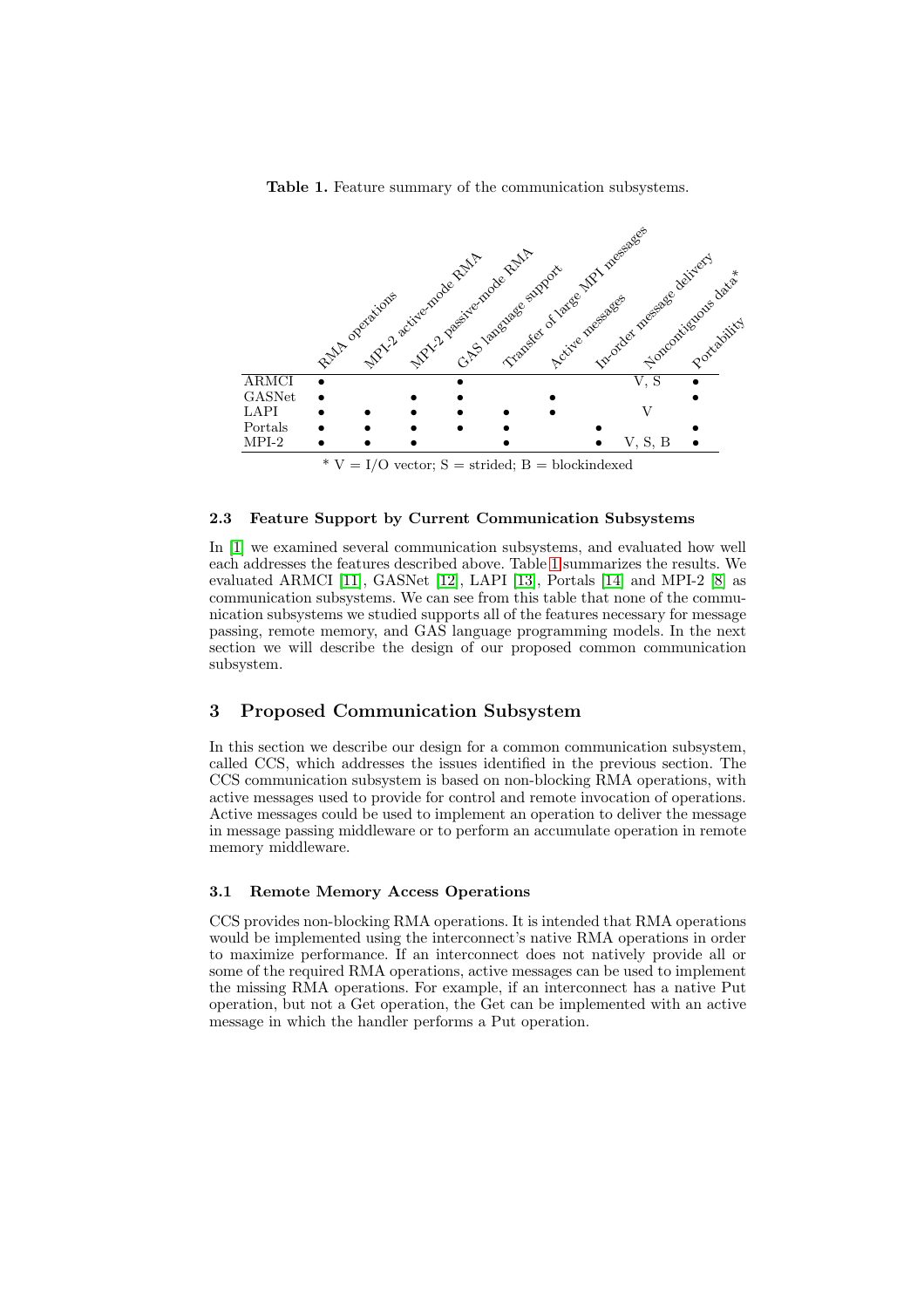CCS uses a callback mechanism to indicate the completion of RMA operations. A callback function pointer is specified by the upper layer as a parameter to the RMA function. Then, when an RMA operation completes remotely, CCS calls the callback function. This can be used to implement fence and global fence operations.

Because the user-level communication libraries of most interconnects require memory to be registered before RMA operations can be performed on that memory, CCS also requires memory registration. The upper layer is responsible for ensuring that any dynamically allocated memory is deregistered before it is freed. The current design is to limit the amount of memory that a process can register to the amount that can be registered with the interconnect. A future design is to lift this restriction. If the upper layer registers more memory with CCS than the interconnect can register, CCS would handle deregistering and re-registering memory with the interconnect as needed. A mechanism similar to the *firehose* [\[15\]](#page-9-0) mechanism used in GASNet could be employed.

CCS RMA operations can access all of the process' memory, and have no restrictions on concurrent access to memory. While this feature makes it easy to implement upper layers on CCS, it can have an impact on performance on machines which are not cache coherent, and on interconnects which do not have byte granularity for their RMA operations. In these cases, CCS will have to handle the RMA operations in software taking care of cache coherence and data transfer.

## 3.2 Efficient Transfer of Large MPI Two-Sided Messages

CCS non-blocking RMA operations are to be used for transferring large messages. CCS RMA operations are intended to be implemented using native interconnect RMA operations which should maximize throughput. Because the operations are non-blocking the communication can be overlapped with computation.

As described in the previous section, large MPI messages are typically transfered using a rendezvous operation. In CCS, the rendezvous operation can be performed using active messages. Once the exchange of buffer locations has been done, the data can be transfered using RMA operations. When the RMA operation has completed, another active message would be sent to notify the other side of completion.

A future design is to implement a *large data active message* operation which would function similar to the LAPI active messages using the header handler. The large data active message would be non-blocking. The sender would specify an active message handler and a local completion handler. The active message handler would be executed at the receiver before any data has been transfered. The handler would specify the receive buffer and its local completion handler. Once the data has been transfered the completion handlers on the sender and receiver would be called. A mechanism would be needed for the receiver to abort or delay the operation in the active message handler, if it's not ready to receive the data yet.

#### 3.3 Active Messages

We are including active messages in CCS because of the flexibility they provide to upper layer developers. In our design, active messages are intended to be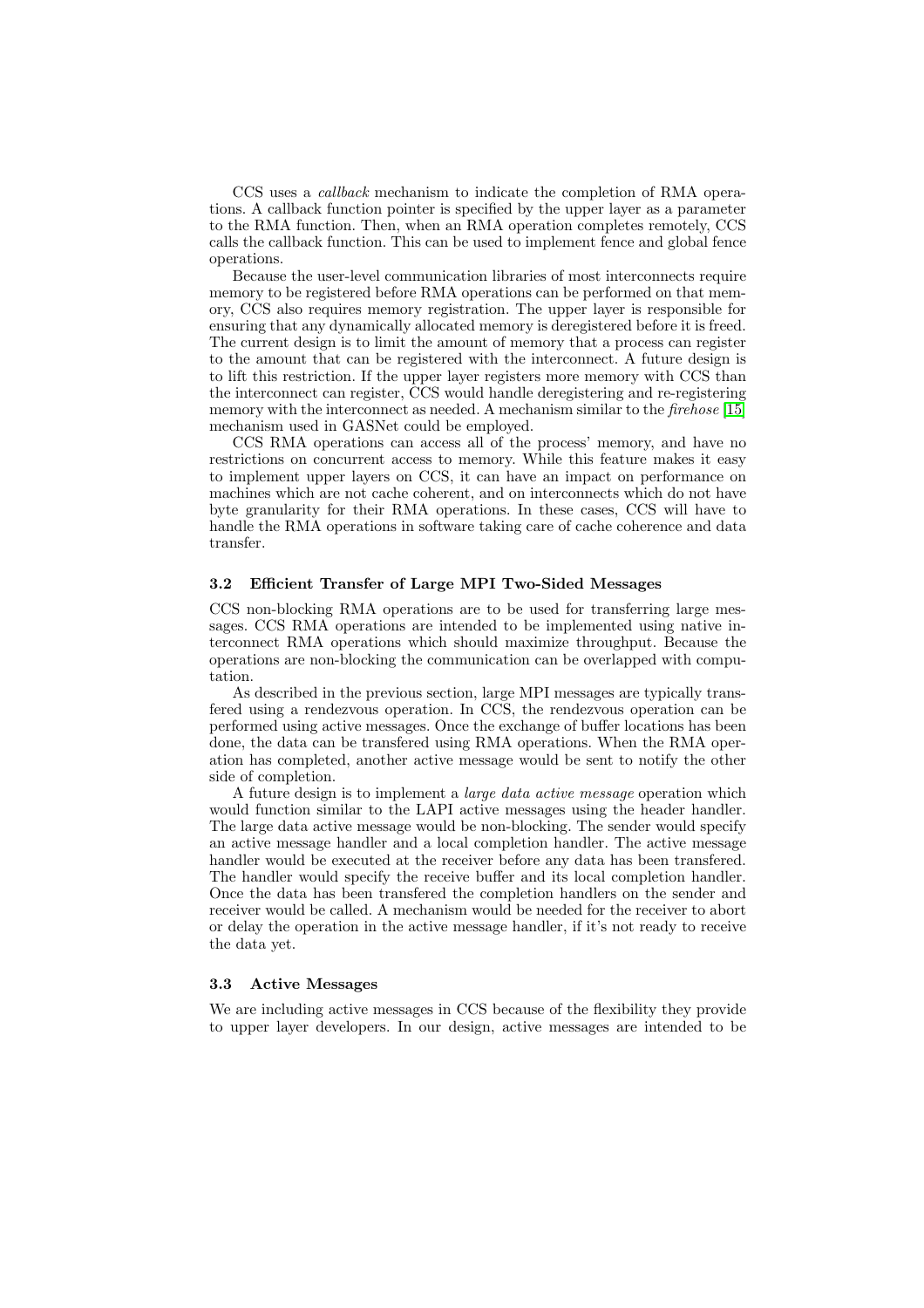used for small message sizes, so the implementation should be optimized for low latency.

When an active message is received and the handler is executed, the handler gets a pointer to a temporary buffer where the received data resides. It is the handlers responsibility for copying the data out of the buffer. Noncontiguous source data will be packed contiguously into the temporary buffer. If the final data layout is to be noncontiguous, the message handler will have to unpack the data.

Depending on the implementation, the active message handlers will be called either asynchronously or from within another CCS function. CCS provides locks which are appropriate to be called from within the handler, and a mechanism to prevent a handler from interrupting a thread.

In order to allow multiple upper layer libraries to use CCS at the same time, we introduce the notion of a *context*. Each separate upper layer library, or module, allocates its own context. Active message handlers are registered with a particular context. When an active message handler is registered, the upper layer provides the handler function pointer along with an ID number, and the context. The ID number must be unique within that context. Then when an active message is sent, the context is specified along with the handler ID to uniquely identify the active message handler at the remote side.

# 3.4 In-Order Message Delivery

In order to support the message passing programming model, CCS will guarantee in-order delivery of active messages. However, RMA operations are not guaranteed to be completed in order. This allows CCS, or the underlying interconnect, to reorder messages to improve performance.

## 3.5 Noncontiguous Data

CCS supports noncontiguous data in active messages and RMA operations. CCS uses *datadescs* to describe the layout of noncontiguous data. Datadescs are similar to MPI datatypes and are, in fact, implemented using the same mechanism that MPICH2 uses for datatypes [\[16\]](#page-9-0). Datadescs are defined recursively like MPI datatypes, however datadescs do not store information about the native datatype, e.g., double, or int, of the data. Because datadescs do not keep track of native datatypes, datadescs CCS cannot be used on heterogeneous systems, where byte-order translation would need to be done. This is left for future work.

While datadescs are defined recursively, they need not be implemented recursively. In the implementation the datadesc can be unrolled into a set of component loops, rather than use recursive procedure calls which would affect performance. These unrolled representations can be used to efficiently and concisely describe common data layouts such as ARMCI strided layouts.

MPI datatypes can be implemented using datadescs by having the upper layer keep track of the native datatypes of the data. I/O vector and strided data layouts in LAPI and ARMCI can also be represented with datadescs. An implementation optimization would be to include specialized operations to create datadescs quickly from the commonly used I/O vector and strided representations in LAPI and ARMCI.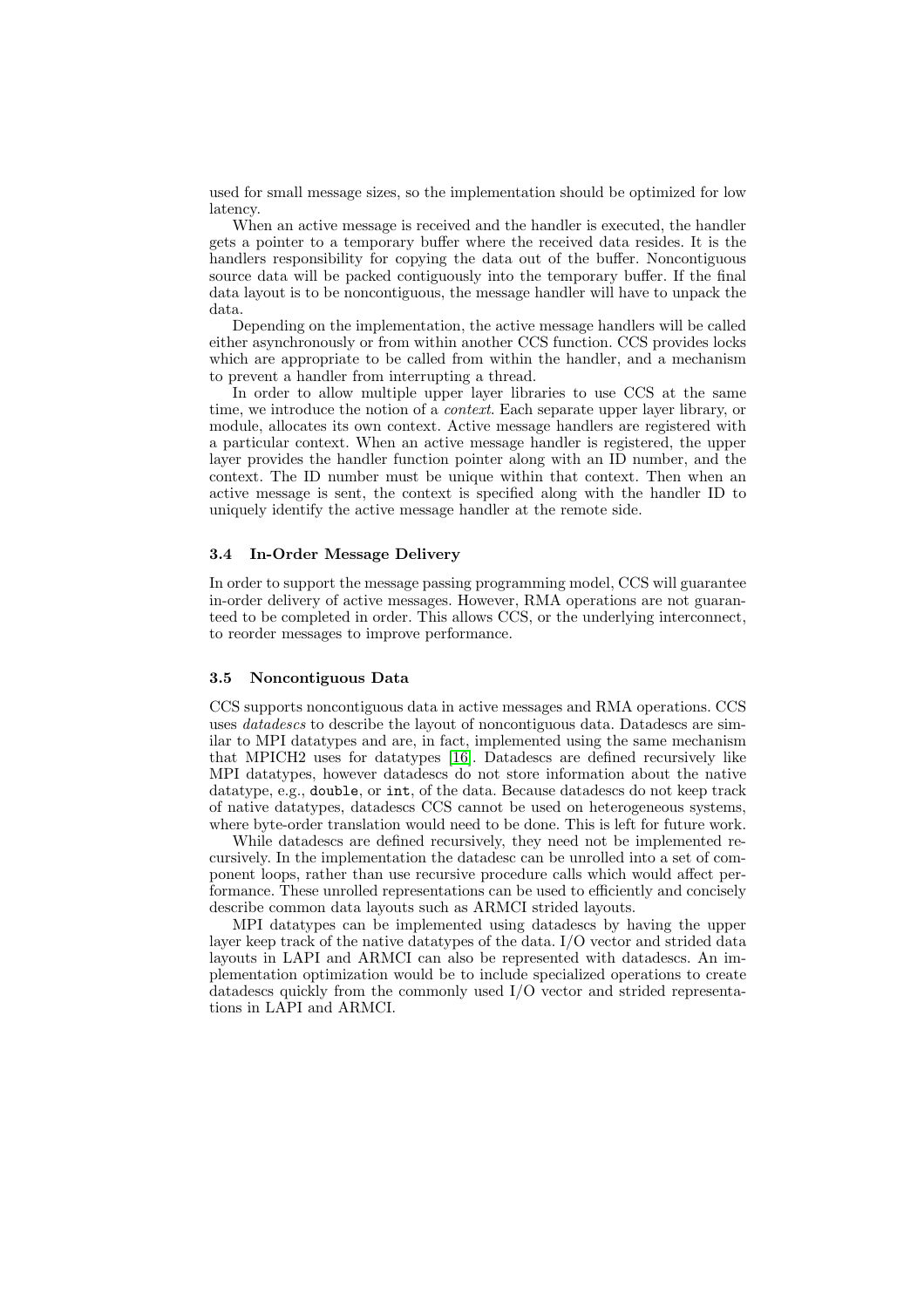#### <span id="page-6-0"></span>3.6 Summary of Proposed Communication Subsystem

Our proposed communication subsystem addresses all of the issues raised in the previous section. Active messages can be used by GAS language and remote memory copy middleware for remote memory allocation, and locking operations, and by message passing middleware for message matching. Because CCS supports multiple contexts for active messages, it can be used for hybrid programming models, e.g, where an application uses both MPI-2 and UPC.

CCS provides RMA operations which are compatible with MPI-2 RMA operations, as well as GAS language and remote memory copy RMA operations. CCS has primitives that can be used to implement fence and global fence operations. With the addition of a symmetric allocation function, GAS language and remote memory copy RMA support can be implemented very efficiently. The CCS RMA operations can also be used for transferring large messages in message passing middleware.

CCS also provides in-order message delivery for active messages, but does not force RMA operations to be in order. This feature allows active messages to be used for MPI-2 message passing, while allowing RMA operations to be reordered for efficiency.

CCS supports transfer of noncontiguous data. The data layout is described in a recursive manner, but can be internally represented compactly and efficiently. CCS's datadescs are compatible with MPI-2 datatypes. Strided and IOV data descriptions used in Global Arrays can also be efficiently represented with datadescs.

Our design of using RMA operations with active messages was inspired by LAPI and GASNet. But, as we showed in [\[1\]](#page-9-0), LAPI and GASNet do not support all of the key features necessary to efficiently support all of the programming models we targeted. LAPI does not guarantee in-order message delivery, only supports I/O vector style of noncontiguous data and is not portable. GASNet does not support MPI-2 active-mode RMA operations, the efficient transfer of large MPI messages, in-order message delivery or non-contiguous data.

We note that the lack of some of the features we described does not necessarily mean that a middleware cannot be implemented over a particular communication subsystem. In fact, MPI has been implemented over LAPI[\[17\]](#page-9-0), UPC has been implemented over MPI[\[7\]](#page-9-0), and MPI-2 has been implemented over GASNet[\[2\]](#page-9-0). But the lack of these features makes these implementations less efficient, and makes the implementation more difficult. By implementing all of the key features, CCS can efficiently support all of the programming model middleware.

Figure [1](#page-7-0) shows some sample code using CCS. The code sends an active message, using CCS amrequest(), to another node with no data, but with the pointer and length to its local buffer as parameters to the message handler. The message handler on the receiving side calls CCS\_get() to get the data stored in the buffer specified by the sender. When the Get operation completes CCS will call the callback function get\_callback() specified in the call to CCS\_get().

# 4 Preliminary Performance Results

In this section we present performance results for our preliminary implementation of CCS over GM2 [\[18\]](#page-9-0). We performed latency and bandwidth tests on two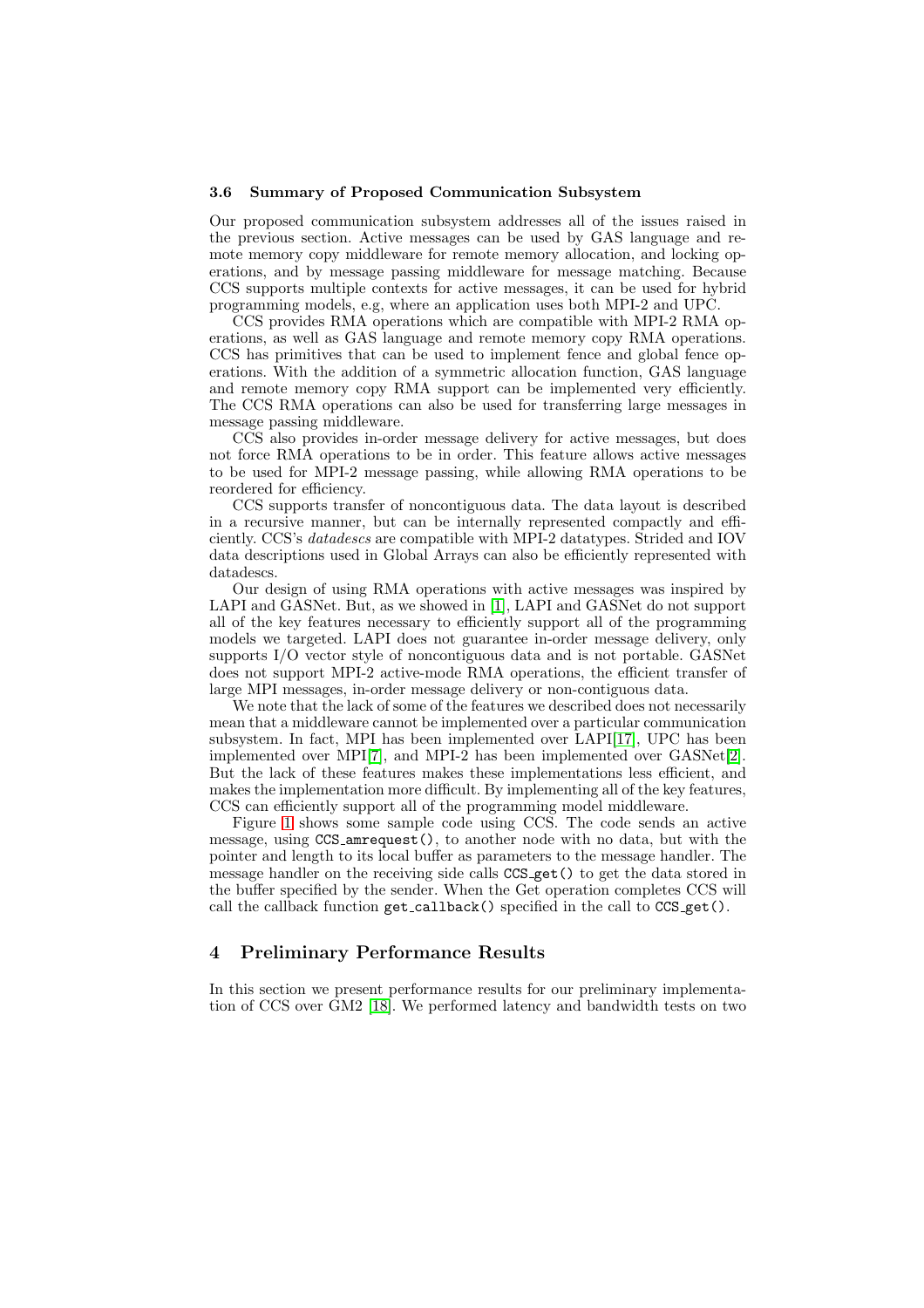```
void get_callback() {
     ++gets_completed;
}
#define NEW_MSG_HANDLER_ID 0
void new_msg_handler (CCS_token_t token, void *buffer, unsigned buf_len,
void *remote_buf, int remote_buflen) {
     int sender;
    CCS sender rank (token, &sender);
    CCS_get (sender, remote_buf, remote_buflen, CCS_DATA8, buf, buflen,
               CCS_DATA8, get_callback);
}
int main (int argc, char **argv) {
CCS_init();
    CCS_new_context (&context);
     CCS_register_handler (context, NEW_MSG_HANDLER_ID, new_msg_handler);
buf = malloc (buflen);
    CCS_register_mem (buf, buflen);
    CCS_barrier();
     ...
CCS_amrequest (context, other_node, NULL, 0, CCS_DATA_NULL,
                      NEW_MSG_HANDLER_ID, 2, buf, buflen);
     ...
CCS_finalize();
}
```


Fig. 1. Sample CCS code

dual 2 GHz Xeon nodes running Linux 2.4.18 and connected with a Myrinet2000 network [\[19\]](#page-9-0) using Myricom M3F-PCI64C-2 NICs through a 16 port switch.

Figure 2 shows the latency results for CCS as well as for GASNet 1.3 and ARMCI 1.2B. For CCS and GASNet, we performed the test using active messages. Because ARMCI only supports RMA operations, we performed the test using Put. The results are averaged over 1,000 iterations. The 4 byte latency for GASNet is 8.8  $\mu$ s, for CCS is 9.6  $\mu$ s, and for ARMCI is 10.8  $\mu$ s. We see from these numbers and Figure 2 that CCS performs better than ARMCI, but not as well as GASNet.

Figure 3 shows the bandwidth results. We used non-blocking Put operations to perform the test. In this test, for each message size, we performed 10,000 Put operations then waited for the operations to complete. We see that CCS performs better than ARMCI for all message sizes, and better than GASNet for messages larger than 4 KB. For messages smaller than 4 KB, CCS performs only slightly worse than GASNet. The maximum bandwidth for CCS was 244 MBps, for GASNet was 242 MBps, and for ARMCI was 238 MBps.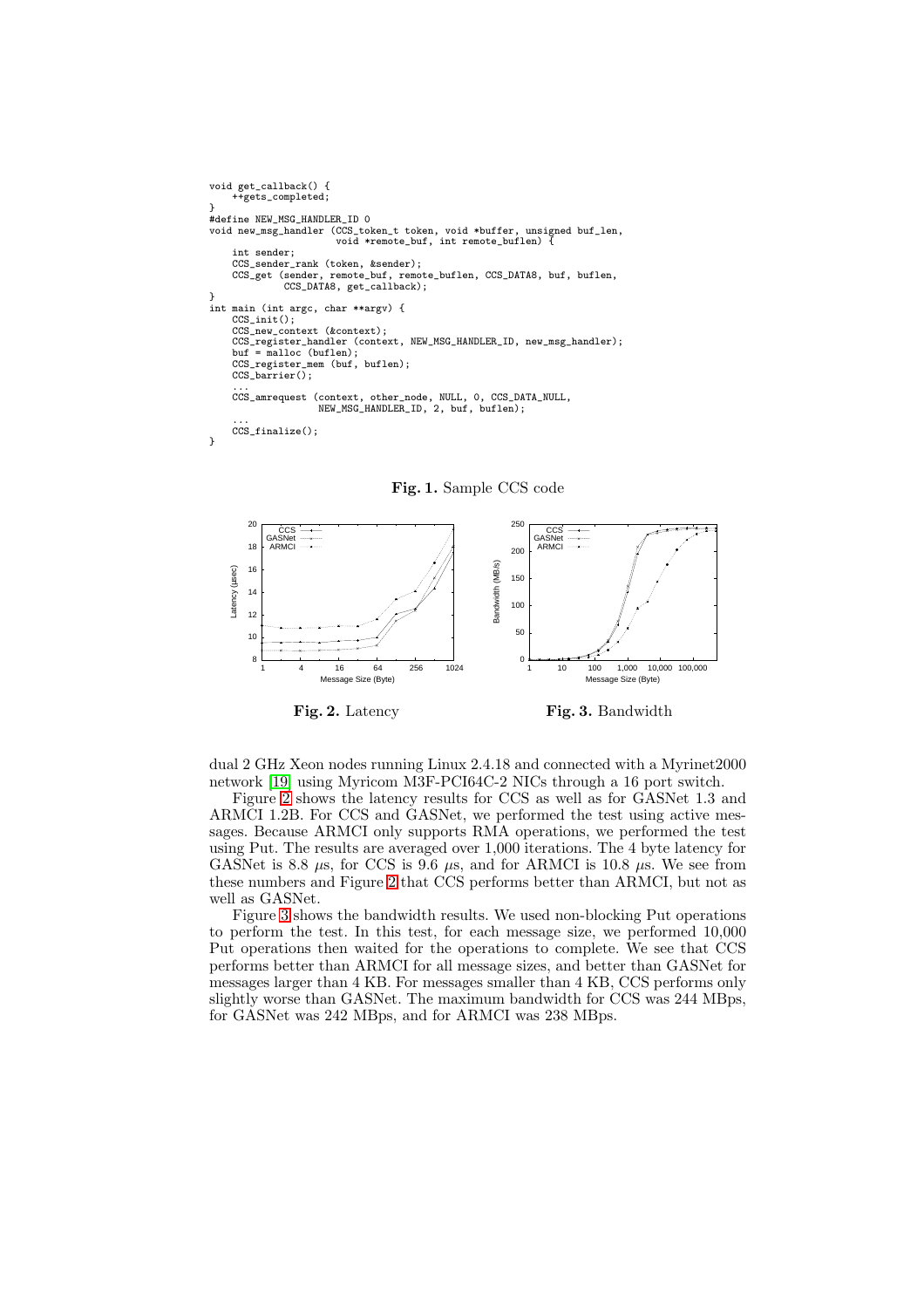<span id="page-8-0"></span>The performance of CCS is comparable to the other communication subsystems. The additional functionality of CCS does not have a large impact on performance. We have not yet tuned the CCS source code for performance and expect that that with some performance tuning, we can further improve the performance of CCS.

We note that ARMCI over GM is implemented using a server thread on each node. In ARMCI, RMA operations from remote processes are performed by the server thread. While using a server thread may affect performance, compared to CCS and GASNet, it does allow RMA operation to complete asynchronously, independent of what the application thread is doing. We intend to evaluate such functionality for CCS in the future.

# 5 Discussion and Future Work

In this paper we have presented our design for a common communication subsystem, CCS. CCS is designed to support the middleware libraries and runtime systems of various programming models efficiently by taking advantage of the high performance features of modern interconnects. We evaluated a preliminary implementation of CCS and found the performance to be comparable to that of ARMCI and GASNet.

In the future, we intend to address thread safety, RMA Accumulate operations, and collective communication operations. We also intend to implement atomic remote memory operations, such as compare-and-swap, fetch-and-add, as well as more complex operations like an *indexed Put*, where the address of a Put operation is specified by a pointer at the destination process, and the pointer is incremented after the Put completes. Such operations can be used to efficiently implement remote queues on shared memory architectures.

We are also investigating using CCS to support a hybrid UPC/MPI programming model. In such a hybrid programming environment, a process can perform both UPC and MPI operations. By porting both the Berkeley UPC runtime and MPICH2 over CCS, CCS would perform the communication operations for both paradigms, allowing both paradigms to benefit from CCS's high performance implementation.

In remote memory model and GAS language middleware, when a process accesses a remote portion of a shared object distributed across different processes, the virtual address of that portion at the remote process needs to be computed. This operation can be simplified by allocating shared memory regions symmetrically across all processes, i.e., the address of the local portion of the shared object is the same at each process. This also improves the scalability of the operation because less information needs to be kept for each remote memory region. We intend to address this issue, perhaps by including a special symmetric allocation function.

## Acknowledgments

We would like to thank Rusty Lusk, Rajeev Thakur, Rob Ross, Brian Toonen and Guillaume Mercier for their valuable comments and suggestions while we wer designing and implementing CCS.